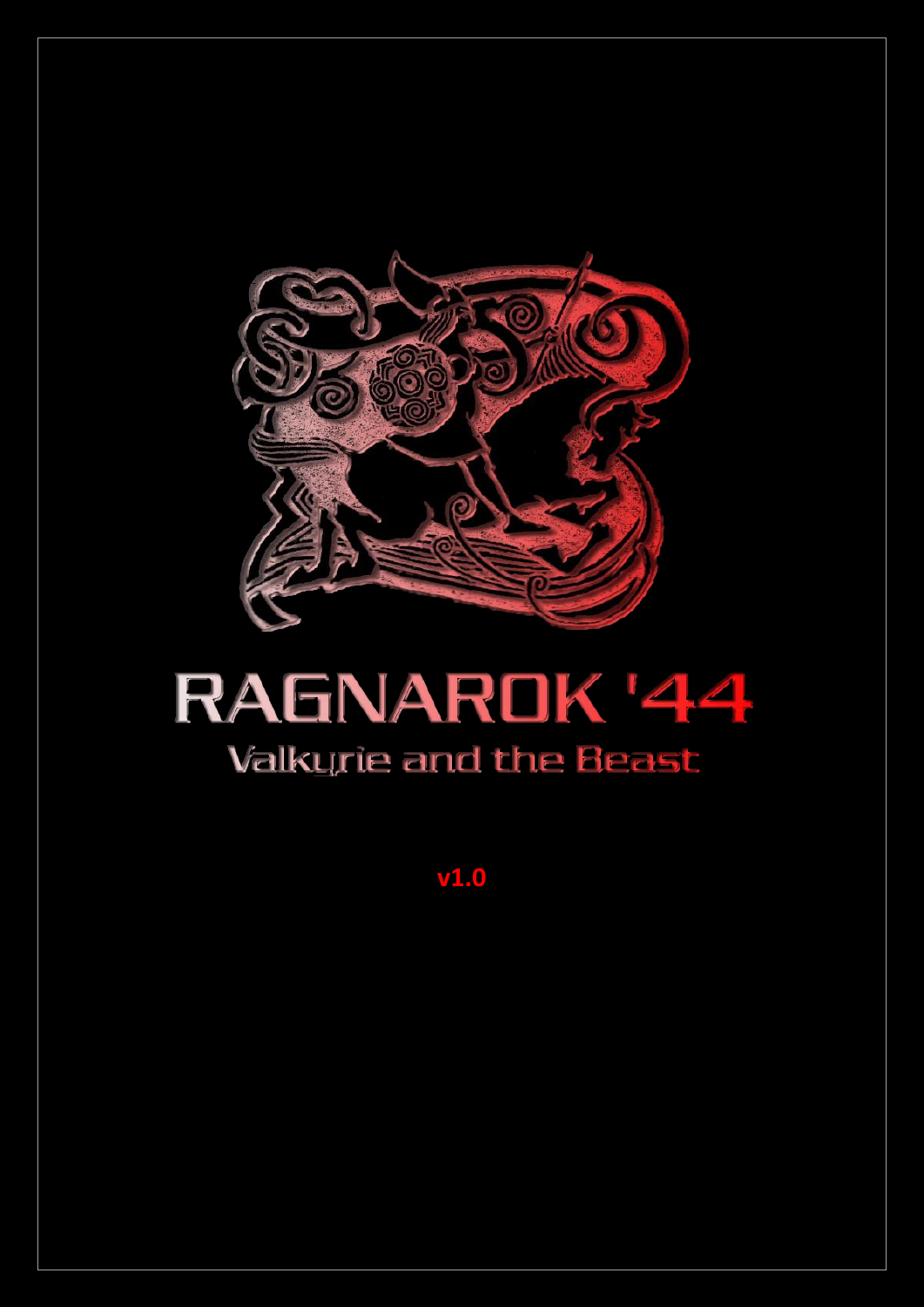## **DESCRIPTION**

*Ragnarok'44* is RTS mission based on *Window Of Opportunity "The battle from above!"* mission mode by Mondkalb, modified with his permission.

Your task here is to take enemy base. To do so you'll recruit troops, develop and defend your own base, capture strategic points and assault on the AI opponent base to win the game.

AI leading Soviet side will try to do the same thing against you. AI has symmetrical possibilities and resources (no any unfair advantages over player) except for the player's ability to place sandbag walls.

Mission requires [WOO addon](http://www.armaholic.com/page.php?id=14922) and two additional addon pbo (included) – eg put both in the same place, as WOO addon.

#### **1. Base**

When you choose "Commanding screen" from action menu you'll see your base from RTS-like view. At start there is only one building - your field HQ surrounded by four MG nest as free base defenses. There is also a single unit as your first group.

When you select HQ building a new menu panel will open, that allows you to use certain features provided by the building. Same way it works with all buildings and groups under yours command. By clicking the proper button you can recruit a Construction Vehicle (CV) or switch sandbag wall placement mode.

Selecting CV will bring up buttons, that allow you to transform CV into one of three buildings on CV's current position:

**Barracks** - where you can recruit infantry.

**Car Factory** - where you can construct light vehicles including Advanced Construction Vehicles (ACV).

**Hospital** - that has ability of healing nearby infantry.

ACV can be used to build:

**Tank factory** - where you can recruit armored vehicles.

**Logistics** - where you can buy various improvements.

**AT-, AA-gun or mortar** - as static defenses, that will autonomously shoot at known enemy in firing range.

Note that some buttons will be visible only when all conditions of relevant requirements are met. For example you'll see static defense buttons in the ACV panel only, when you buy proper improvement in the Logistics building. Similar for all Logistics' improvements, so don't be surprised if you find the Logistics panel empty sometimes.

Construction and recruitment need certain amount of time to complete. Improvement is valid immediately after purchase.

Buildings can be placed in the 300 meters radius around your HQ. Static defenses can be placed anywhere far enough from enemy base and controlled by enemy strategic points (300 meters). Sandbag walls can be placed in the 200 meters radius around HQ or 50 meters radius around any controlled strategic point.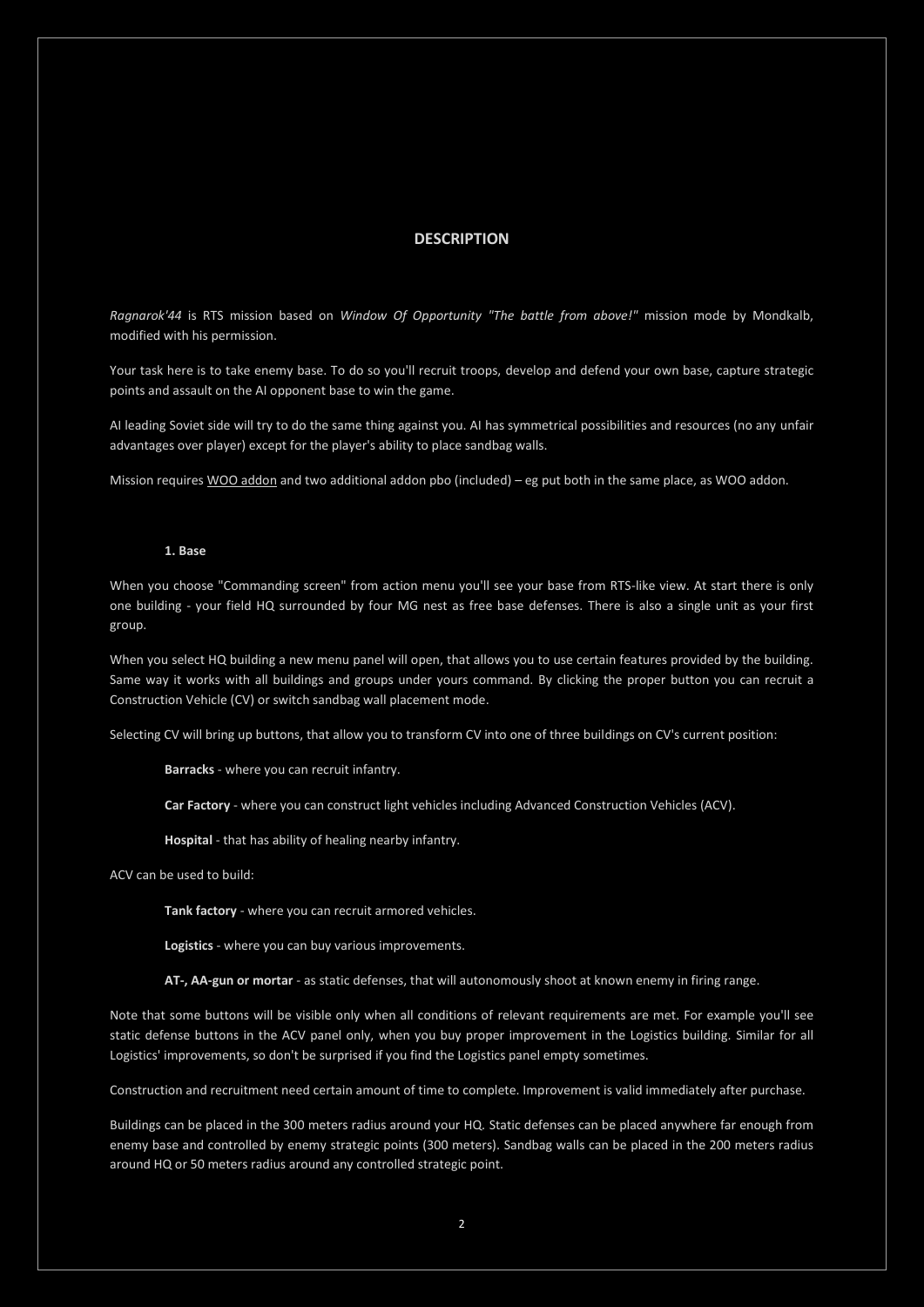#### **2. Resource management**

There are existing, two kinds of resources in the mission:

**Crates** that represent overall supply needed for army to fight.

**Power** that represents all needed sources of power, mostly fuel for power generators and vehicles.

Each side has to its disposal certain amount of resources at start and some basic gain rate provided by the base itself.

Each controlled strategic point will raise that rate.

Current amount and gain rate is constantly displayed at top-left part of the main view's GUI.

Resources are spent for buildings construction, units recruitment, and when buying improvements or call special abilities of some groups.

Each recruited group and static defense need a certain amount of resources constantly for maintenance costs (MC). So as long, as you have resources, yours units will be automatically resupplied with ammo and fuel. Gain rate of resources will be reduced by MC value.

Construction and maintenance cost of each building, unit or ability will be displayed as text tip if you leave cursor over relevant button a few seconds.

Recruitment of too many units may cause even negative gain rate, if summed MC will overgrown possibilities of yours supply lines (gain from the base and controlled strategic points).

If due to such supply shortages yours resource amount will drop below zero, yours troops will be no longer resupplied with ammo (crates shortage) or fuel (power shortages).

#### **3. Basic tactical possibilities**

**Capturing the strategic point (Flag)**. To do so send at least one unit in the vicinity of the Flag. When close enough, you will be informed by a hint, about the capturing of the flag under way. During that 2D map marker of that Flag become pink, with time countdown displayed. If you'll keep unit close enough 30 seconds, Flag will be taken. This event is announced by another hint, Flag, 3D and map 2D marker change. Same for Flags taken by enemy.

**Capturing the enemy base.** To do so, send at least one group towards enemy HQ building. If there is at least one group in the 100 meters radius around opposite HQ, special hint will be displayed showing progress of the taking the base. If there is at least same amount of defending groups in 300 meters radius around that HQ, there will be no progress at all. Progress speed depends on attacker's group number advantage over defender's and my vary from about 16 minutes for one group advantage to about 6 minutes for 6 and higher advantage. Side, which take opposite HQ will win the game.

If process of taking Flag or base is interrupted, progress is zeroed.

#### **4. Special abilities and concepts**

Special Forces Infantry groups, if there is sufficient amount of resources, call three special abilities around their position:

**Heavy artillery barrage** - several artillery rounds will explode around designated position.

**Bombing raid (CAS)** - single bomber will arrive and will seek for hostile presence to engage over the battlefield.

**Infantry Paradrop** - a group of paratroopers will land around designated position, where will aggressively perform SAD order. These are out of direct control, and uses own ammo until depleted.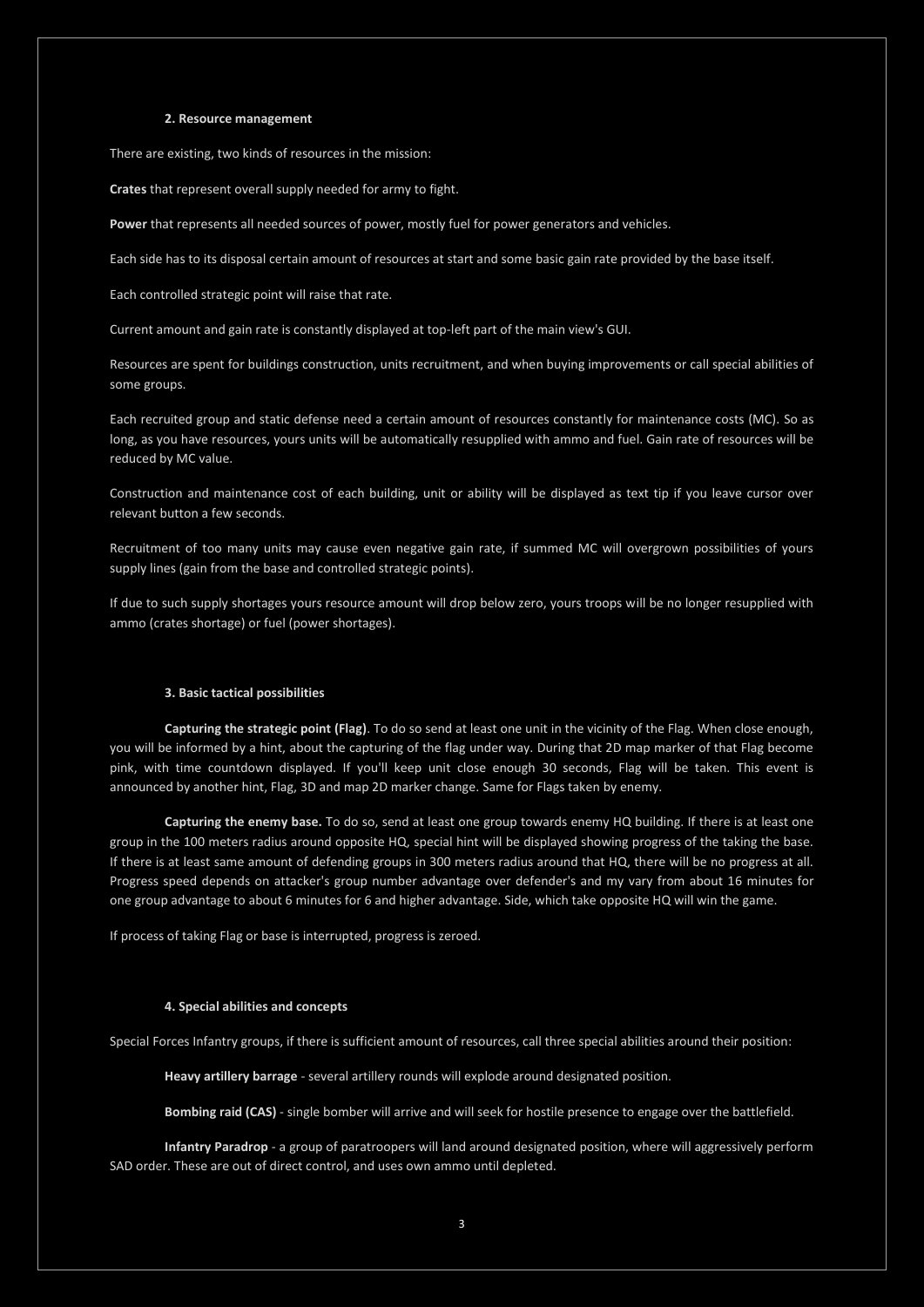Each unit separately will slowly gain experience each kill it performed. Progress is roughly indicated via "Level" info in the group's panel info window, with value averaged for whole group (from 1 for skill below 0.3 to 5 for skill above 0.9). Gain is slow, semi-random and dependent on several factors like distance, target kind and speed.

Note, that the camera is limited to the "known" areas, which means it can be placed about 300 meters around each base building, controlled flag or group under command. So you won't be able to see what's going on with the enemy base if you don't have any "scout" nearby. Allowed areas are marked on map by semi-transparent grey circles.

## **5. Logistic improvements**

Logistics building provides several improvements you can buy. Improvement button is visible only, when all conditions, including cost, are met. Some can be purchased multiple times, each next level is more expensive. Conditions are listed in the (quotes):

**Combat Training** (Barracks built;cr1000/pr500). Raises skill level of each newly recruited troop. Four levels possible.

**Fuel-saving training** (Tank Factory built;1000/500). Tanks burn less fuel (lower power MC per tank). Two levels.

**Ammo-saving training** (Barracks and Tank Factory built;1000/500). All units consumes less ammo (lower crates MC per group).

**Improved supply chain efficiency** (Car Factory built;2000/1000). Higher resources gain rate from base and each controlled Flag. Two levels.

**Request heavy tank allocation** (Tank Factory built;3000/2000). Heavy tanks are rare and limited asset. Thanks to that improvement you'll get allocation for them. Tiger tank possible to recruit for German side and JS-2 tank for Soviet Union side. There is second level for German side only for King Tiger allocation.

**Static weaponry allocation** (1000/200). Possibility of construction AT-guns, AA-guns and mortars as base static defenses. Such weaponry cannot be placed too close to enemy controlled areas (300 meters boundary).